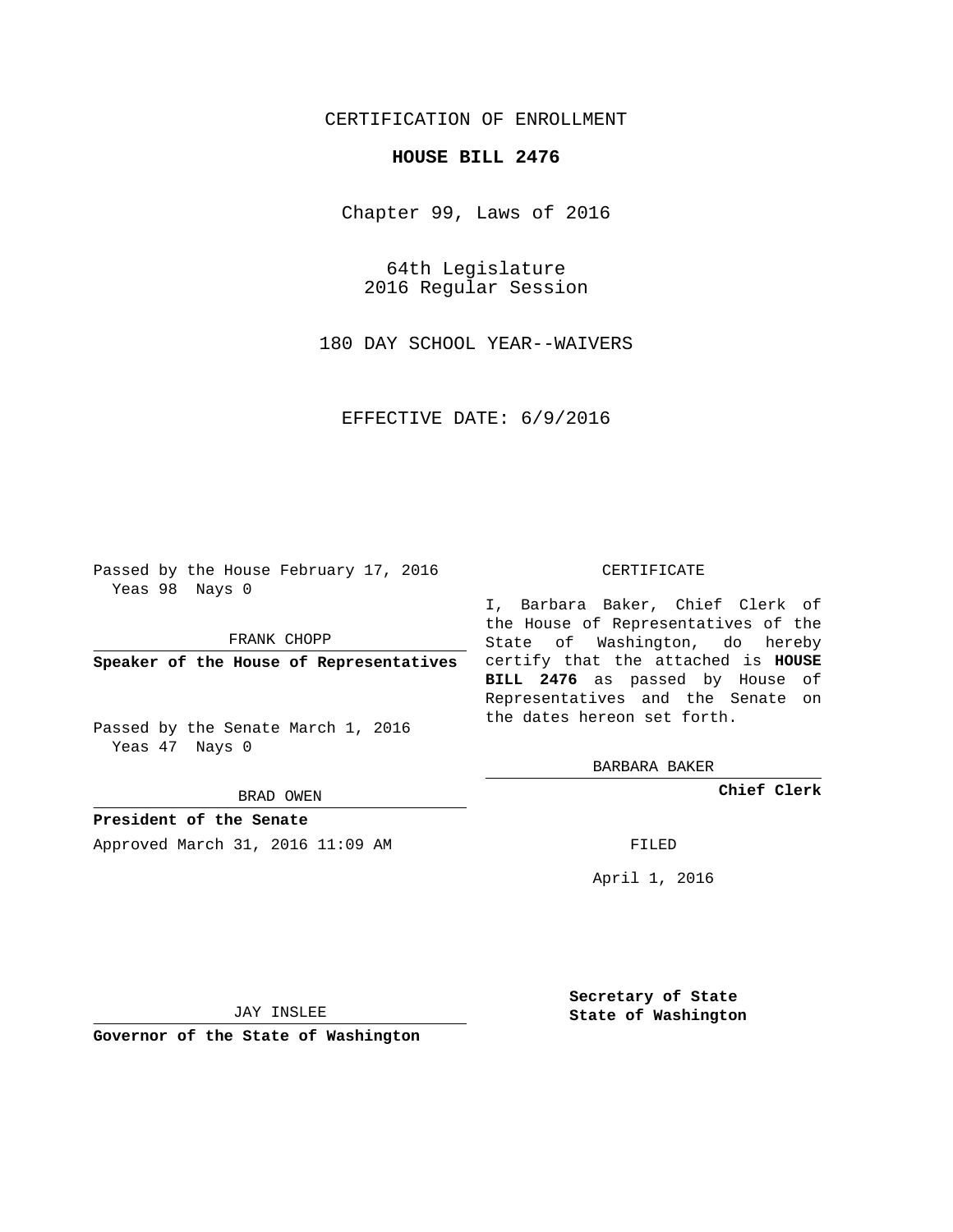### **HOUSE BILL 2476**

Passed Legislature - 2016 Regular Session

## **State of Washington 64th Legislature 2016 Regular Session**

**By** Representatives Johnson, Santos, Magendanz, Chandler, S. Hunt, DeBolt, Blake, McCabe, Reykdal, Tharinger, Dent, Hawkins, Rossetti, Muri, Haler, and Hargrove

Read first time 01/13/16. Referred to Committee on Education.

1 AN ACT Relating to waivers from the one hundred eighty-day school 2 year requirement; and amending RCW 28A.305.141.

3 BE IT ENACTED BY THE LEGISLATURE OF THE STATE OF WASHINGTON:

4 **Sec. 1.** RCW 28A.305.141 and 2014 c 171 s 1 are each amended to 5 read as follows:

 (1) In addition to waivers authorized under RCW 28A.305.140 and 28A.655.180, the state board of education may grant waivers from the requirement for a one hundred eighty-day school year under RCW 28A.150.220 to school districts that propose to operate one or more schools on a flexible calendar for purposes of economy and efficiency as provided in this section. The requirement under RCW 28A.150.220 12 that school districts offer minimum instructional hours (( $\sinh(1)$ ) may 13 not be waived.

14 (2) A school district seeking a waiver under this section must 15 submit an application that includes:

16 (a) A proposed calendar for the school day and school year that 17 demonstrates how the instructional hour requirement will be 18 maintained;

19 (b) An explanation and estimate of the economies and efficiencies 20 to be gained from compressing the instructional hours into fewer than 21 one hundred eighty days;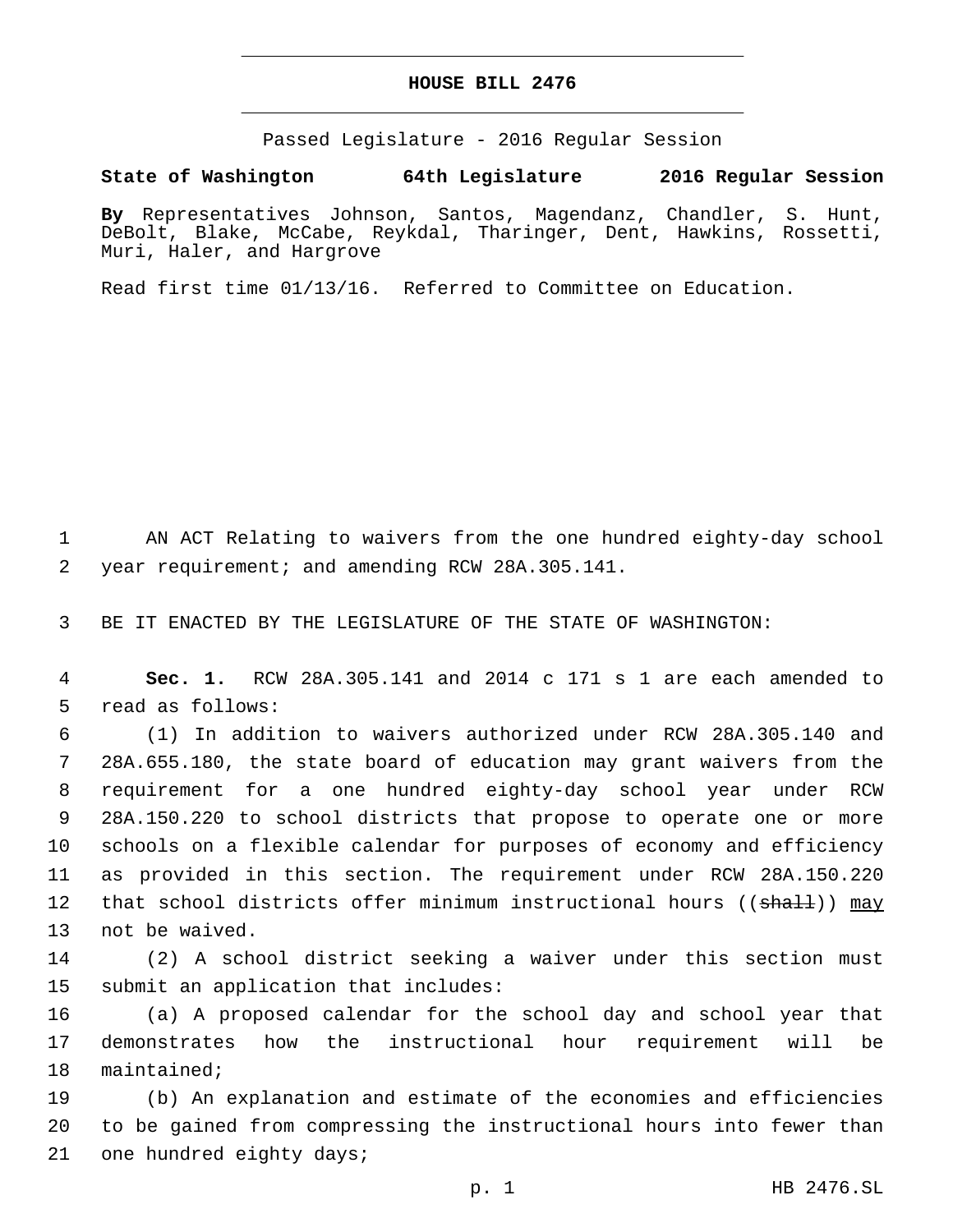1 (c) An explanation of how monetary savings from the proposal will 2 be redirected to support student learning;

3 (d) A summary of comments received at one or more public hearings 4 on the proposal and how concerns will be addressed;

 (e) An explanation of the impact on students who rely upon free and reduced-price school child nutrition services and the impact on the ability of the child nutrition program to operate an economically 8 independent program;

9 (f) An explanation of the impact on employees in education 10 support positions and the ability to recruit and retain employees in 11 education support positions;

12 (g) An explanation of the impact on students whose parents work 13 during the missed school day; and

14 (h) Other information that the state board of education may 15 request to assure that the proposed flexible calendar will not 16 adversely affect student learning.

17 (3) The state board of education shall adopt criteria to evaluate 18 waiver requests under this section. ((No more than five districts may 19 be granted waivers. Waivers)) A waiver may be ((granted)) effective 20 for up to three years and may be renewed for subsequent periods of 21 three or fewer years. After each school year in which a waiver has 22 been granted under this section, the state board of education 23 ((shall)) must analyze empirical evidence to determine whether the 24 reduction is affecting student learning. If the state board of 25 education determines that student learning is adversely affected, the 26 school district ((shall)) must discontinue the flexible calendar as 27 soon as possible but not later than the beginning of the next school 28 year after the determination has been made. ((All waivers expire 29 August 31, 2017.

 $30$  (a) Two of the five waivers granted under this subsection shall 31 be granted to school))

32 (4) The state board of education may grant waivers authorized 33 under this section to five or fewer school districts. Of the five 34 waivers that may be granted, two must be reserved for districts with 35 student populations of less than one hundred fifty students( $(-$ 

36 (b) Three of the five waivers granted under this subsection shall 37 be granted to school)), and three must be reserved for districts with 38 student populations of between one hundred fifty-one and five hundred 39 students.

40  $((+4)$  This section expires August 31, 2017.)